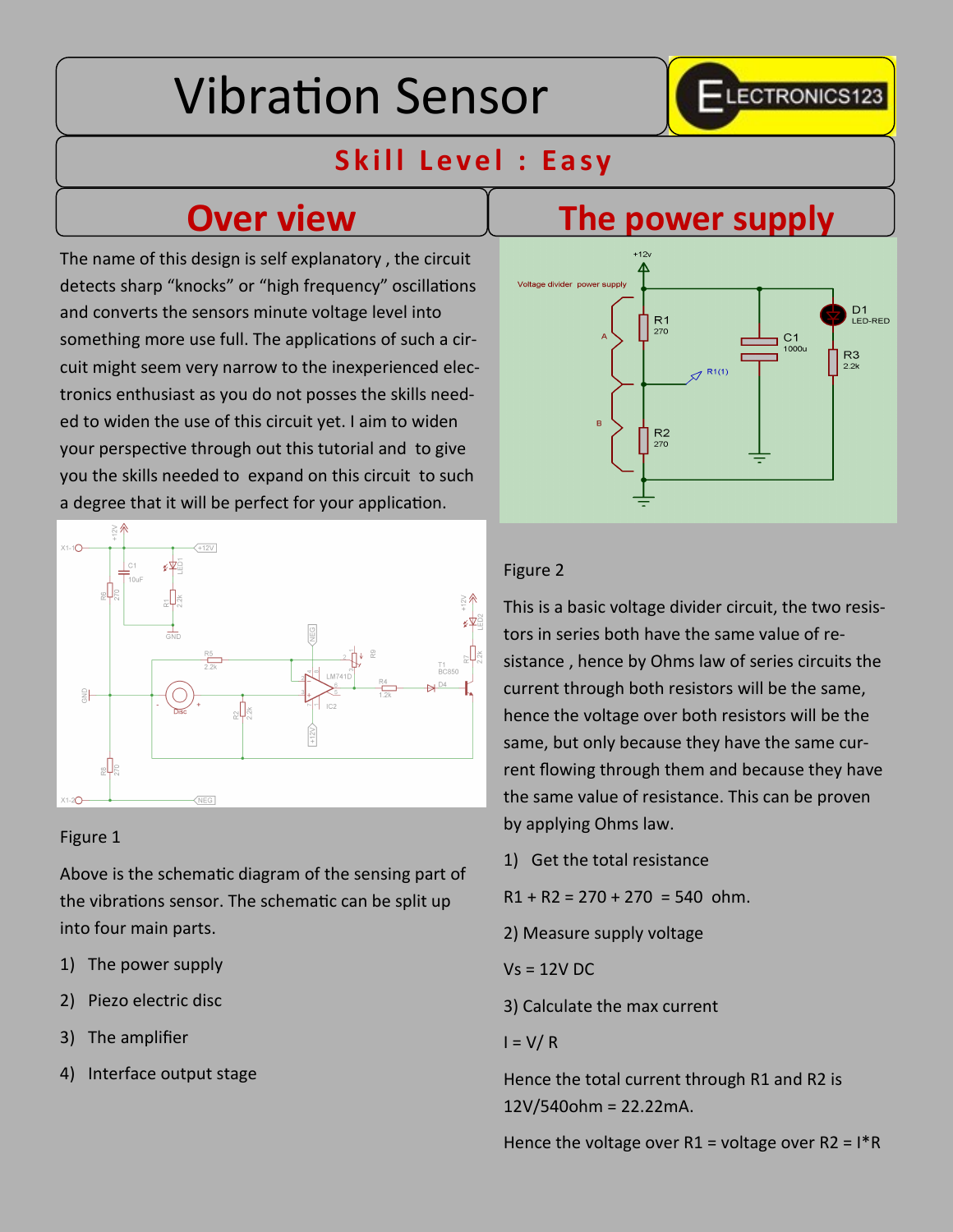#### 22.22mA \* 270 ohm = 6V.

Now for the tricky part, if we apply lets say for arguments sake 12V DC to our voltage divider circuit and we get 6V over R1 and 6V over R2 then the point between the two resistors is 6V lower than the 12Volt supply and 6V above the 0V ground rail. So if we decide to use this midpoint between our two resistors as our "ground" we are left with a 6V positive supply and a 6V negative supply. Imagine this like if you are standing in the middle of a room with two walls on each side of you. From your point of view the wall to your right is lets say positive 6m away and the wall to the left is negative 6m away, note that this is from your perspective, the distance from wall to wall is still12 meter but from your point of view they are both 6 m away.

In electronics, components see voltage levels as explained above, this givens rise to some wonderful things but also to some major problems. Depending on your application and the sensitivity of your project.

### **The piezo electric disc**

By definition piezoelectricity is the [electric charge](http://en.wikipedia.org/wiki/Electric_charge) that accumulates in certain solid materials such as [crystals](http://en.wikipedia.org/wiki/Crystal) in response to applied mechanical [stress.](http://en.wikipedia.org/wiki/Stress_%28physics%29) The word piezoelectricity means electricity resulting from pressure. This pressure might not always be physical contact with the sensor. It can be a pressure wave "energy displacement" disrupting the molecules in the crystal causing it to give out an electric signal similar to the frequency of the disrupting wave.



### **The Amplifier**

The amplifier used in this circuit is a UA741 operational amplifier, it is designed for dual supply use meaning it must have a negative rail and a positive rail to function correctly. This is why we need the split supply for this circuit.



Above is the general non-inverting amplifier setup. As you can see the resistors setting the gain of the op-amp is all tied to the mid point of the voltage divider resistors, this point acts as a virtual ground and lets the op-amp think is it being supplied with  $+$ - 6V. This is an easy solution if your circuit is small and low current. The problem here is that all the other components must be tied to this point between the resistors as well. Remember that the opamp's virtual zero point is actually 6 volt. Thus it has an output of 6 volts if measured from pin 6 to ground. Thus if you tie a transistor to the op-amp's output and then to true ground the transistor is likely to be saturated fully and opened completely. This is why all the other components on the board must also be tied to this virtual ground point.

The amplifiers gain is set by 2 resistors, named Rf and Ri, the ratio between these two resistors determines the gain of the amplifier. For the UA741 the max gain is 200 000, in terms of voltage you will get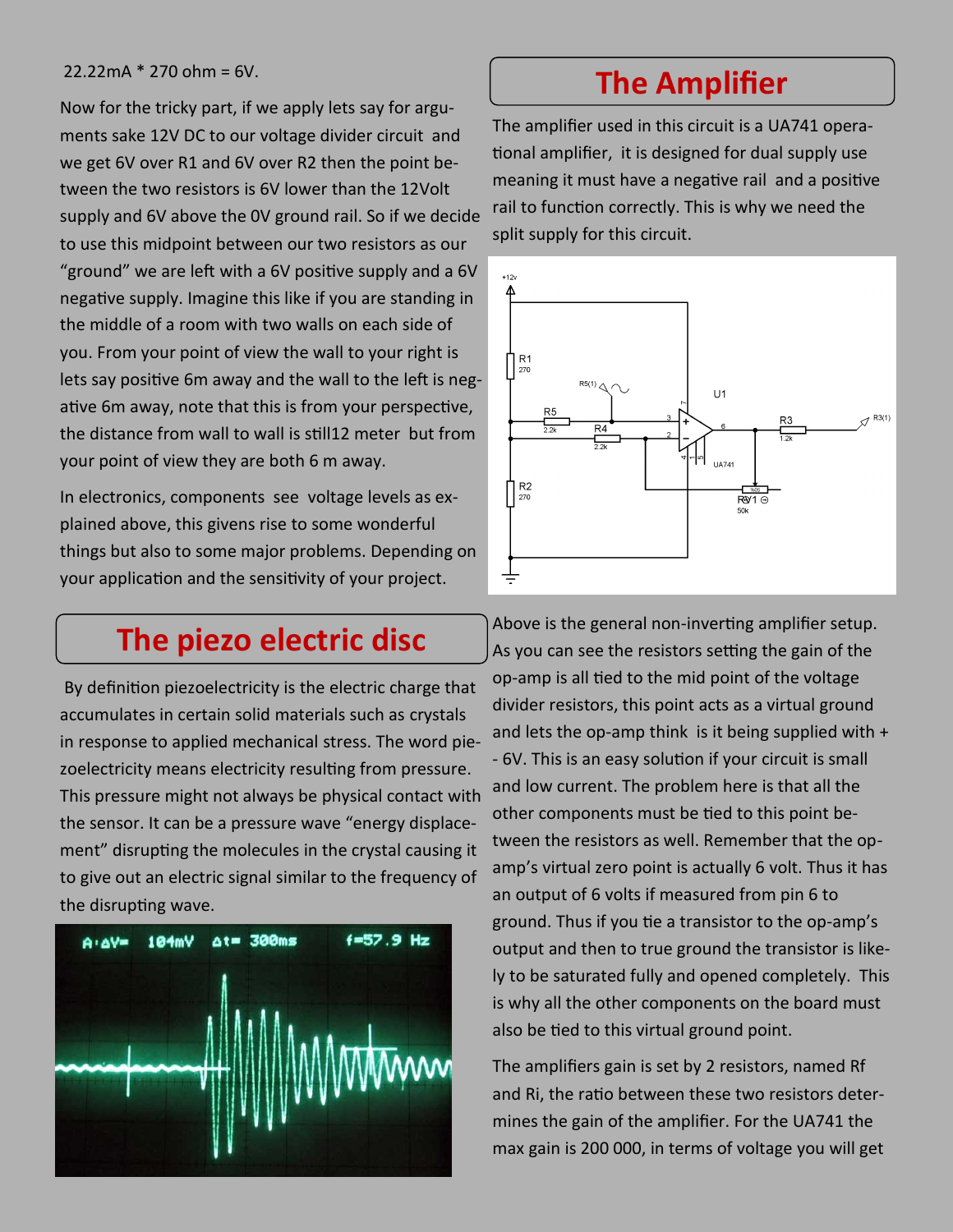10V out if you apply 50micro volts to the input. This is absurd as you will never get a circuit that does not have a constant ripple of 50 micro volt.



In this case the gain is set to 12.364. this can be proven as follows.

 $Av = 1 + Rf/Ri$ 

Av = 1+ 25k ohm / 2.2k ohm

 $Av = 12.364$ 

Thus if you have an input voltage of 104mV like in figure3 you will have an output voltage of 12.364 times the input voltage

Thus Vout =  $Av * Vin$ 

Vout =  $0.104V * 12.364$ 

Vout = 1.731 Volt

The gain can be set by adjusting the potentiometer Rf to a higher value. Lets say the potentiometer was set for 50k ohm.

Then Av =  $1 + 50k$  ohm / 2.2k ohm

 $Av = 23.273$ 

Thus Vout = 0.104mV \* 23.273

Vout = 2.420 Volt

Now fact for fact the Rf resistor has changed with 25K ohm but the gain only doubled, if you change the Ri resistor the gain is much more significantly affected. For instance if we change Ri to 1K ohm

$$
Av = 1 + Rf / Ri
$$
  
Av = 1 + 25k ohm / 1K ohm  
Av = 26

This is a much more significant gain then before, now max gain will be 51.

So max Vout will be 5.304 Volt.

Now we need to take into account our Vs to the circuit. Remember it is +6V and –6V. 5.304 volt is very close to 6V. The op-amp can be said to saturate with a gain of 51 for the given supply voltage due to internal losses and the maximum supply voltage. Increasing the gain beyond this point will not have any affect on the circuit for our application. The op-amp will simply "clip" the voltage as it cannot increase higher that the supply voltage. What this means it that you will end up with a semi -square wave for both positive and negative voltages.